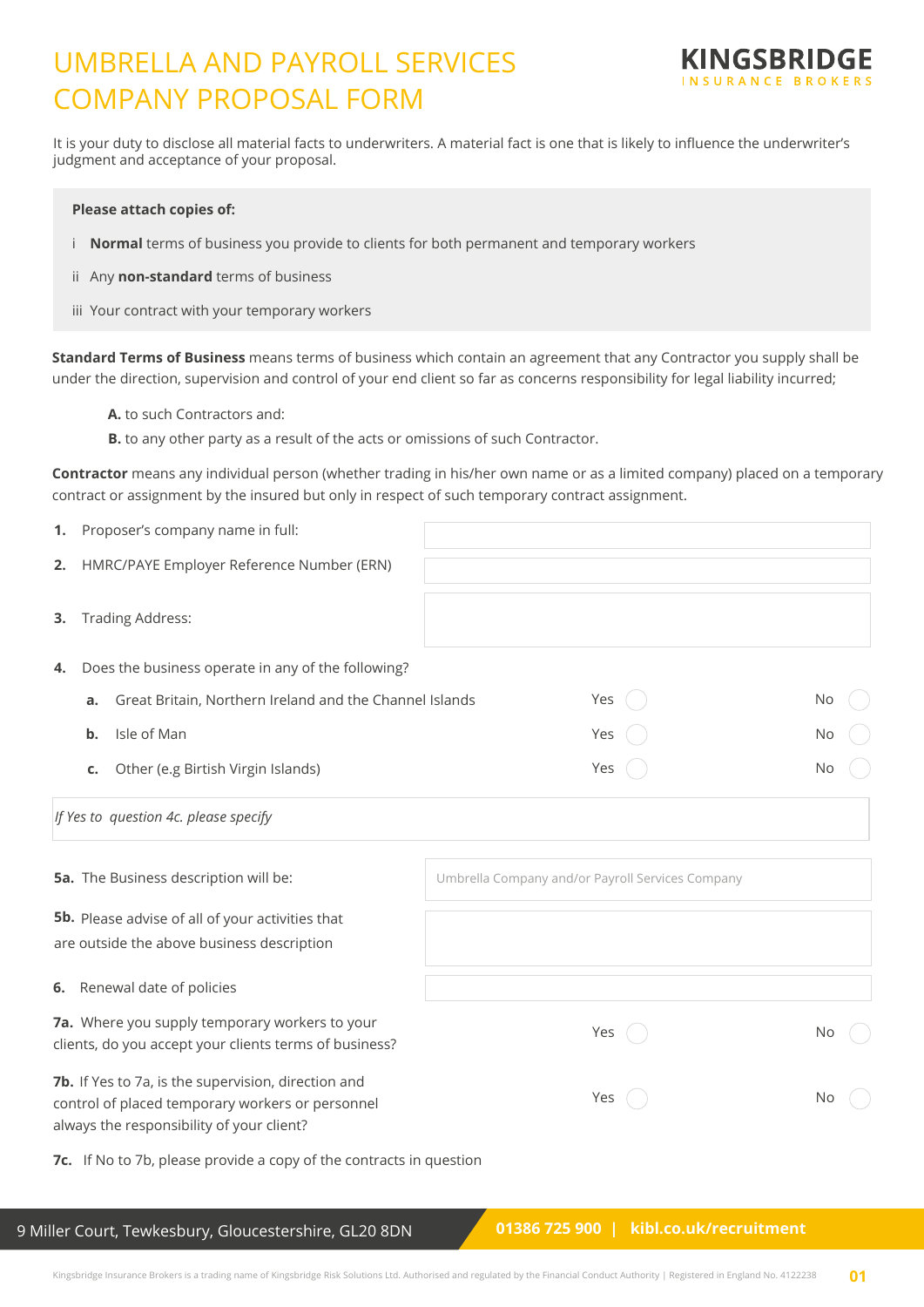| Yes |  | No |
|-----|--|----|
|     |  |    |

Yes ( ) No

**8.** Do you give any advice and/or provide other services to your contractors in respect of - IR35 Status, Company Formation, Contract Drafting, Accounting Service (but not including PAYE, Payroll or Expenses), Accounting Services in addition to the above?

*If Yes to any part of question 8, please give details and which service provided* 

**9.** Are you or any of your principals, partners, directors or employees members of any accountant's professional body (e.g.) ICAEW, ACCA etc.)?

*If Yes please give details*

**8. Business Profile** – General information about your business

**10a.** Please provide details of your annual turnover:

|          |  | Last Financial Year Estimate for current Financial Year Estimate for the next Financial Year |
|----------|--|----------------------------------------------------------------------------------------------|
| Turnover |  |                                                                                              |

**10b.** What percentage of your Estimated Annual Turnover will result from placements in the USA and Canada and/or from contracts subject to the laws of either the USA or Canada? **%**

**10c.** Please split your estimated payroll **per annum** and the number of contractors **per annum** as follows:

#### **a) Your terms of business (Standard)**, **b) Your clients terms of business (Non-Standard).**

|                                                      |         | <b>Number of Contractors p/a</b> | <b>Estimated Payroll p/a</b> |              |
|------------------------------------------------------|---------|----------------------------------|------------------------------|--------------|
|                                                      | Average | Maximum                          | Standard                     | Non Standard |
| Clerical/Administration/Managerial                   |         |                                  | £                            | £            |
| Computing and IT                                     |         |                                  | £                            | £            |
| Professions/Technical (non-manual)                   |         |                                  | £                            | £            |
| Medical/Nursing/Care (not domiciliary)               |         |                                  | £                            | £            |
| Domiciliary Care                                     |         |                                  | £                            | £            |
| Manual (warehouseman/light industrial)               |         |                                  | £                            | £            |
| <b>Drivers</b>                                       |         |                                  | £                            | £            |
| Manual (construction/heavy industrial)               |         |                                  | £                            | £            |
| Safety critical rail work                            |         |                                  | £                            | £            |
| Welders/Work involving the use of heat               |         |                                  | £                            | £            |
| Offshore (e.g. oil rigs/platforms) - Non-manual      |         |                                  | £                            | £            |
| Offshore (e.g. oil rigs/platforms) - Manual          |         |                                  | £                            | £            |
| Other (please list full details on a separate sheet) |         |                                  | £                            | £            |

Excluding contractors, please provide the estimated **Annual Payroll** in respect of your staff (e.g. your own office staff)

£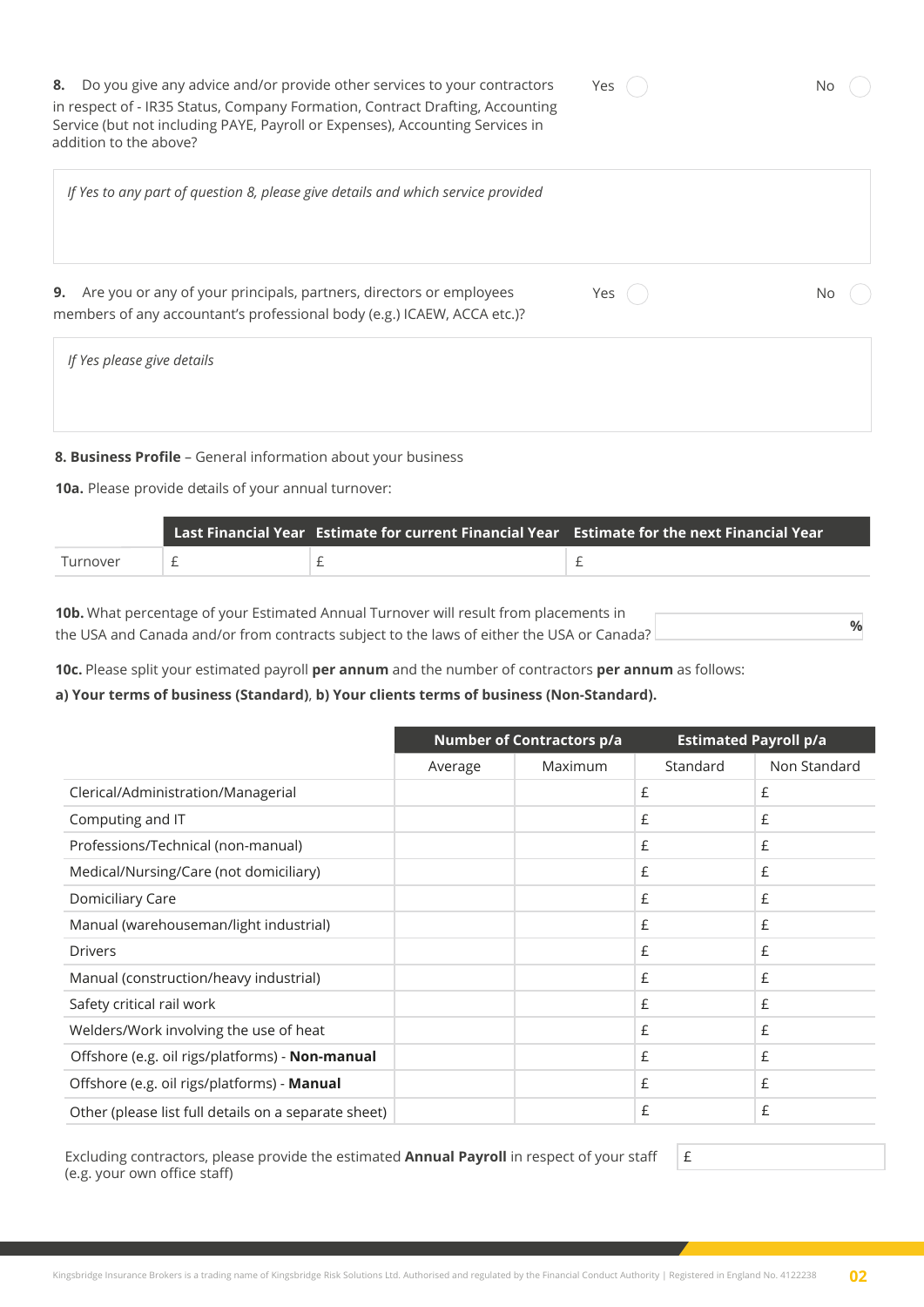#### **11a. Employers' Liability** – The limit of indemnity is **£10,000,000**

|            | 11b. Public/products liability - Please select the limit required:                        |            |             |
|------------|-------------------------------------------------------------------------------------------|------------|-------------|
| £1,000,000 | £2,000,000                                                                                | £5,000,000 | £10,000,000 |
|            | 11c. Professional indemnity - Please select the limit required:                           |            |             |
| £1,000,000 | £2,000,000                                                                                | £5,000,000 | £10,000,000 |
|            | 12. Please confirm your current retroactive date (refer to your existing policy schedule) |            |             |

**13.** Do you require any additional insurance products or a higher indemnity limit than the standard ones below?

|                                           | <b>Required</b> | Limit of indemnity |
|-------------------------------------------|-----------------|--------------------|
| <b>Directors' and Officers' Liability</b> | Included        | £250,000           |
| <b>Cyber Liability</b>                    | Included        | £250,000           |
| Fraud & Dishonesty of your contractors    | Included        | £50,000            |
| <b>Medical Malpractice</b>                |                 | To be arranged     |
| <b>Legal Expenses</b>                     |                 | £100,000           |
| <b>Personal Accident Cover</b>            |                 | To be arranged     |

| <b>Drivers' Negligence</b>                            | £10,000 |
|-------------------------------------------------------|---------|
| > Maximum number of drivers on a job on any given day |         |

| <b>Combined office and Contents</b>                                              |  | <b>Buildings</b>          |   |
|----------------------------------------------------------------------------------|--|---------------------------|---|
| > Please specify required indemnity limit for each category listed               |  | Tenants' improvements     | £ |
| > If 'required' option is ticked, please refer to and answer<br>questions below. |  | Office Contents           |   |
|                                                                                  |  | Computers                 |   |
|                                                                                  |  | Portable devices          |   |
|                                                                                  |  | Increased cost of working |   |

**11a.** Combined office and contents - Are all of the premises:

- **A.** Constructed with external walls of brick, stone or concrete and roofed with slate, tiles, concrete, metal, asbestos or any other non-combustible material?
- **B.** Free from cracks or other signs of damage that may be due to subsistance, landslip or heave and have not previously suffered damage by any of these causes?
- **C.** Located on the ground floor or below ground level / basement
- **D.** In an area free from flooding and not near the vicinity of any rivers, streams or tidal waters?
- **E.** In a good state of repair

| Yes $($        | No                   |
|----------------|----------------------|
| Yes $\bigcirc$ | No<br>$(\ )$         |
| Yes $\bigcirc$ | No $\bigcirc$        |
| Yes $\bigcirc$ | No<br>O              |
| Yes            | No<br>$\mathbb{R}^2$ |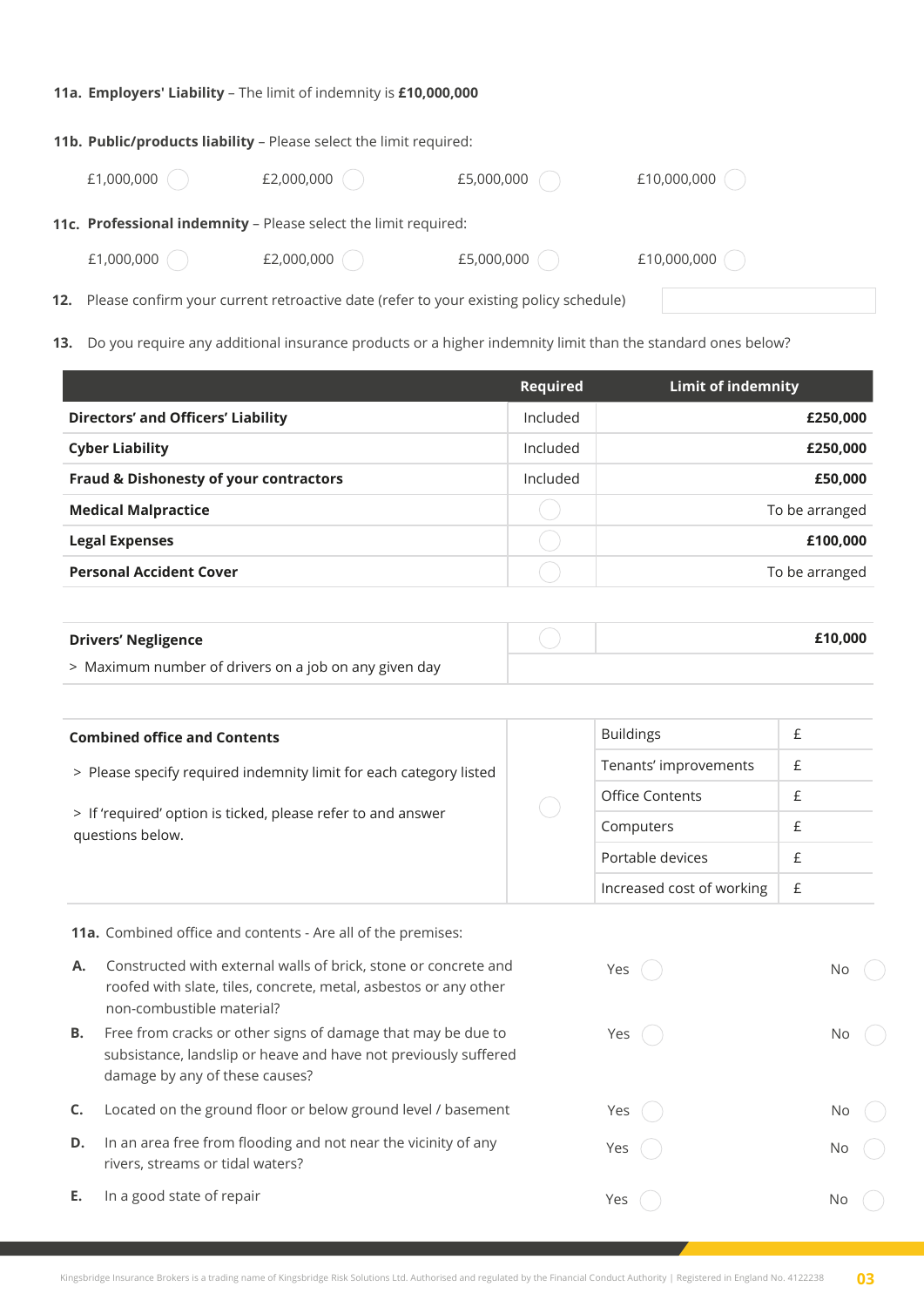| F.  | Self-contained with a lockable door?                                                                                                                                                                                                                                                                                                                                                                                                             | Yes | No |
|-----|--------------------------------------------------------------------------------------------------------------------------------------------------------------------------------------------------------------------------------------------------------------------------------------------------------------------------------------------------------------------------------------------------------------------------------------------------|-----|----|
| G.  | Protected by an intruder alarm that is subject to an annual<br>maintenance contract?                                                                                                                                                                                                                                                                                                                                                             | Yes | No |
| н.  | Heated by a conventional electric, gas, oil or solid fuel heating<br>system?                                                                                                                                                                                                                                                                                                                                                                     | Yes | N0 |
| Ι.  | Fitted with electrical installations which are inspected at least<br>every 5 years by a qualified electrician and any defect remedied?                                                                                                                                                                                                                                                                                                           | Yes | No |
| J.  | Lifts, boilers, steam and pressure vessels inspected and approved<br>to comply with all of the statutory requirements?                                                                                                                                                                                                                                                                                                                           | Yes | No |
| K.  | Fitted with sprinklers, either fully or partially?                                                                                                                                                                                                                                                                                                                                                                                               | Yes | No |
|     | If you 'No' to any of the office and contents questions, please provide details:<br>14. Are all contractors supplied through bona fide recruitment agencies?<br>If 'No' please provide details                                                                                                                                                                                                                                                   | Yes | No |
| 15. | Do you supply manual temps under non-standard terms of<br>business to any of the following industries:<br>Aviation, nuclear, power generating, petrochemical industries, demolition, any work on bridges or towers or steeples<br>or chimney shafts or blast furnaces or viaducts or mines, pile driving, tunnelling, quarrying, use of explosives,<br>excavations below 5 metres or heights above 15 metres?<br>If 'Yes' please provide details | Yes | No |
|     |                                                                                                                                                                                                                                                                                                                                                                                                                                                  |     |    |